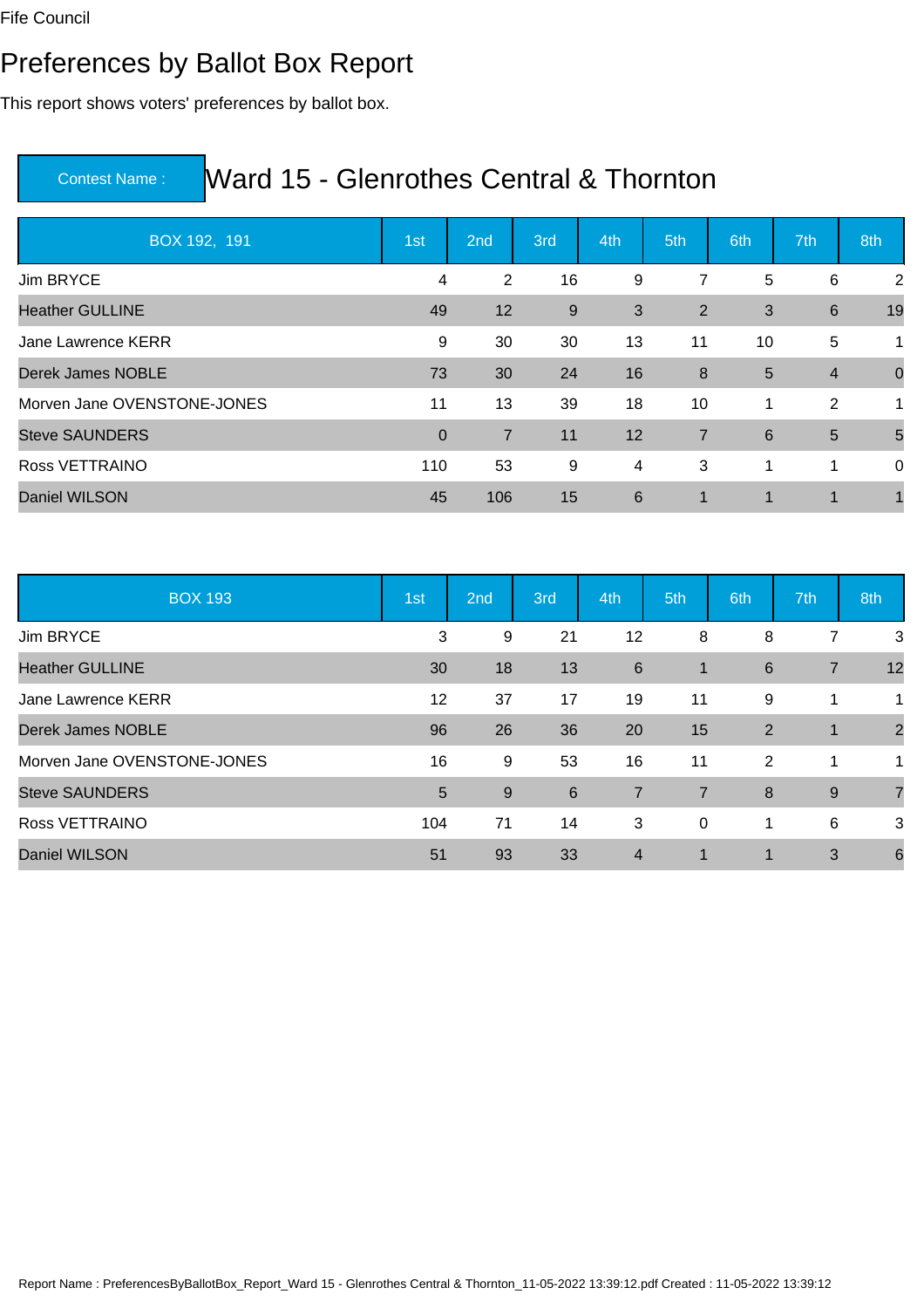### Preferences by Ballot Box Report

This report shows voters' preferences by ballot box.

| <b>BOX 194</b>              | 1st | 2 <sub>nd</sub> | 3rd            | 4th            | 5th            | 6th            | 7th            | 8th            |
|-----------------------------|-----|-----------------|----------------|----------------|----------------|----------------|----------------|----------------|
| Jim BRYCE                   | 11  | 4               | 15             | 16             | 6              | 3              | 6              | 2              |
| <b>Heather GULLINE</b>      | 30  | 14              | 11             | 6              | $\overline{2}$ | $\overline{2}$ | $\overline{4}$ | 18             |
| Jane Lawrence KERR          | 17  | 31              | 28             | 8              | 12             | 13             | 4              | 2              |
| Derek James NOBLE           | 87  | 34              | 37             | 12             | 10             | $\overline{7}$ | 3              | $\overline{0}$ |
| Morven Jane OVENSTONE-JONES | 13  | 23              | 46             | 20             | 8              | 4              | 0              | $\overline{0}$ |
| <b>Steve SAUNDERS</b>       | 8   | 10              | $\overline{7}$ | 5              | $\overline{4}$ | $6\phantom{1}$ | 10             | 6              |
| Ross VETTRAINO              | 98  | 81              | 17             | 5              | 1              | 0              | 3              | $\Omega$       |
| <b>Daniel WILSON</b>        | 55  | 84              | 26             | $\overline{2}$ | 3              | $\overline{0}$ | 1              |                |

| <b>BOX 195</b>              | 1st            | 2nd            | 3rd | 4th            | 5th | 6th            | 7th            | 8th            |
|-----------------------------|----------------|----------------|-----|----------------|-----|----------------|----------------|----------------|
| Jim BRYCE                   | 7              | $\overline{5}$ | 8   | 11             | 3   | 5              | 7              | 3              |
| <b>Heather GULLINE</b>      | 12             | 17             | 9   | $\overline{2}$ | 2   | $\overline{4}$ | $\overline{7}$ | 11             |
| Jane Lawrence KERR          | 8              | 17             | 18  | 11             | 8   | 8              | 4              | 2              |
| <b>Derek James NOBLE</b>    | 64             | 18             | 23  | $5\phantom{1}$ | 8   | 3              | $\mathbf 1$    | $\overline{2}$ |
| Morven Jane OVENSTONE-JONES | 8              | 8              | 32  | 8              | 3   | 4              | 2              | 2              |
| <b>Steve SAUNDERS</b>       | $\overline{7}$ | $\overline{7}$ | 8   | $\overline{7}$ | 9   | $\overline{4}$ | $\overline{4}$ | 3              |
| Ross VETTRAINO              | 95             | 39             | 9   | $\overline{2}$ | 1   | 2              | 3              | 1              |
| Daniel WILSON               | 17             | 85             | 18  | 6              | 3   | 3              | $\overline{1}$ | $\overline{2}$ |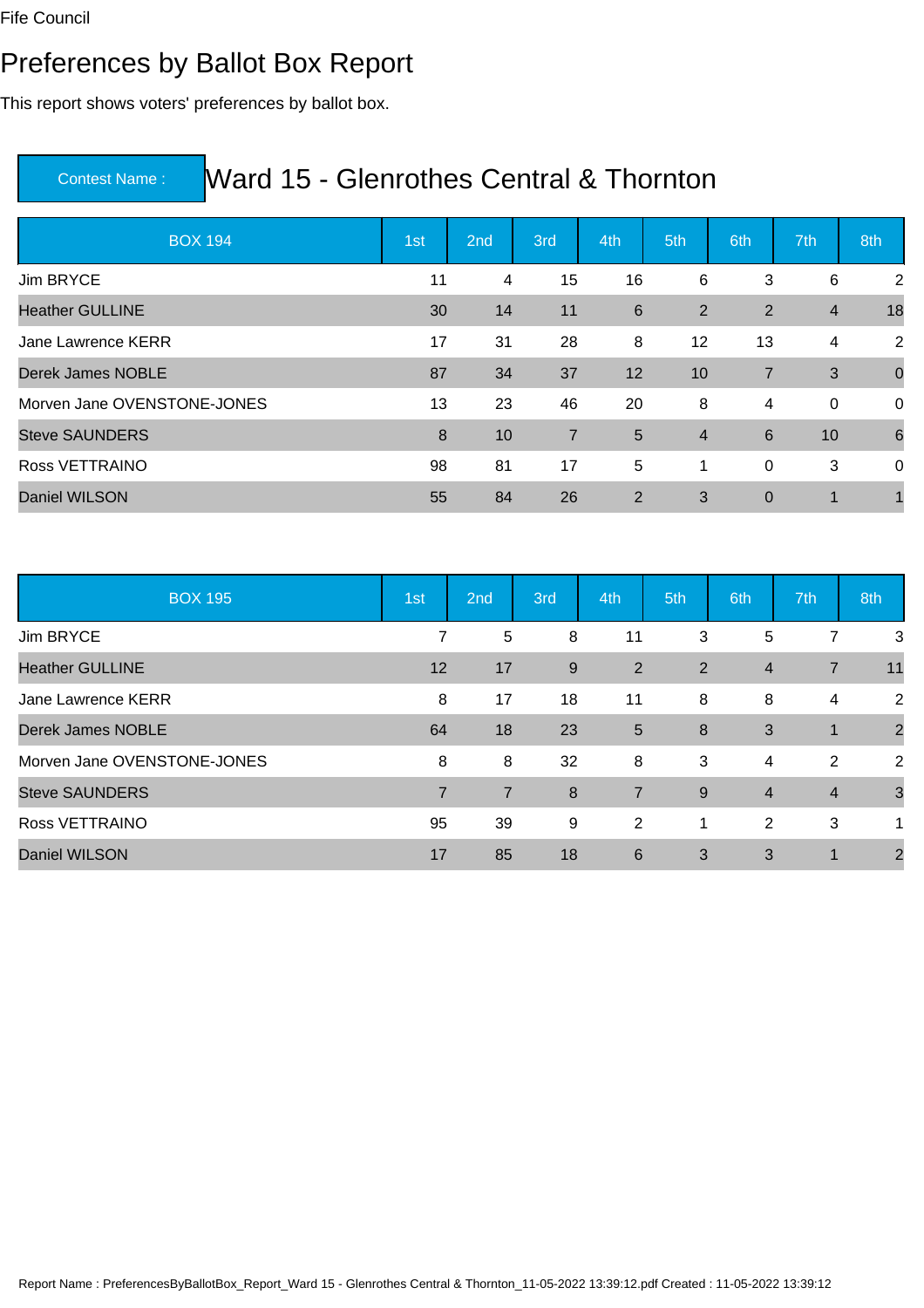### Preferences by Ballot Box Report

This report shows voters' preferences by ballot box.

| <b>BOX 196</b>              | 1st | 2nd | 3rd            | 4th            | 5th             | 6th            | 7th             | 8th            |
|-----------------------------|-----|-----|----------------|----------------|-----------------|----------------|-----------------|----------------|
| Jim BRYCE                   | 8   | 7   | 12             | 14             | 9               | 8              | 3               | 1              |
| <b>Heather GULLINE</b>      | 14  | 10  | $\overline{7}$ | 5              | $\mathbf{1}$    | $\mathbf 1$    | $6\phantom{1}6$ | 14             |
| Jane Lawrence KERR          | 5   | 19  | 21             | 14             | 8               | 7              | 4               | 0              |
| Derek James NOBLE           | 64  | 17  | 15             | $9\,$          | 11              | $\overline{7}$ | $\overline{4}$  | $\overline{0}$ |
| Morven Jane OVENSTONE-JONES | 14  | 14  | 58             | 16             | 6               | $\overline{2}$ | 1               | 1              |
| <b>Steve SAUNDERS</b>       | 5   | 12  | $\overline{7}$ | $6\phantom{1}$ | $5\phantom{.0}$ | $\overline{7}$ | $5\phantom{1}$  | $\overline{7}$ |
| Ross VETTRAINO              | 106 | 32  | 14             | 1              | 1               | 3              | 5               | $\mathbf 0$    |
| <b>Daniel WILSON</b>        | 17  | 98  | 12             | $\overline{7}$ | 5               | $\mathbf 0$    | 1               | 6              |

| <b>BOX 197</b>              | 1st | 2nd              | 3rd | 4th | 5th            | 6th            | 7th            | 8th            |
|-----------------------------|-----|------------------|-----|-----|----------------|----------------|----------------|----------------|
| Jim BRYCE                   | 8   | 10               | 21  | 14  | 3              | 7              | 4              | 4              |
| <b>Heather GULLINE</b>      | 40  | 26               | 14  | 2   | $\mathfrak{B}$ | 2              | $5\phantom{1}$ | 18             |
| Jane Lawrence KERR          | 13  | 35               | 31  | 11  | 10             | 12             | $\overline{2}$ | 0              |
| Derek James NOBLE           | 97  | 30               | 40  | 8   | 10             | $\overline{4}$ | $5\phantom{1}$ | $\overline{2}$ |
| Morven Jane OVENSTONE-JONES | 9   | 12               | 63  | 18  | 8              | 1              | 0              | 0              |
| <b>Steve SAUNDERS</b>       | 3   | $\boldsymbol{8}$ | 10  | 16  | 6              | 5              | 10             | $\overline{2}$ |
| Ross VETTRAINO              | 133 | 80               | 14  | 2   | 1              | $\overline{2}$ | 3              | 1              |
| Daniel WILSON               | 68  | 121              | 19  | 5   | $\overline{0}$ | $\mathbf 0$    | 3              | $\overline{4}$ |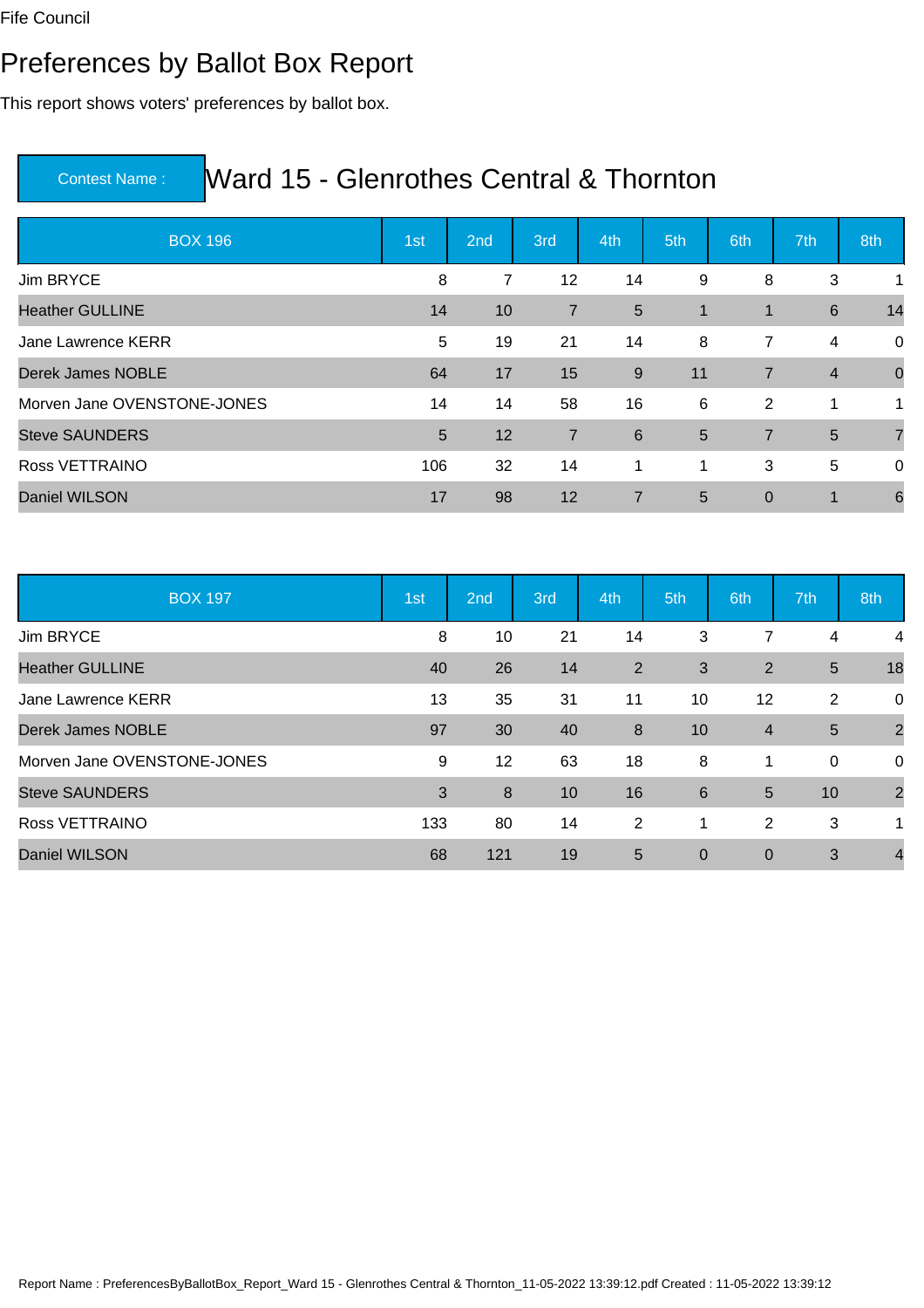### Preferences by Ballot Box Report

This report shows voters' preferences by ballot box.

| <b>BOX 198</b>              | 1st            | 2nd | 3rd | 4th            | 5th            | 6th          | 7th            | 8th            |
|-----------------------------|----------------|-----|-----|----------------|----------------|--------------|----------------|----------------|
| Jim BRYCE                   | 13             | 4   | 22  | 11             | 2              | 10           | 1              | 5              |
| <b>Heather GULLINE</b>      | 39             | 16  | 17  | $5\phantom{.}$ | 3              | $\mathbf{1}$ | 10             | 9              |
| Jane Lawrence KERR          | 14             | 45  | 27  | 10             | 8              | 9            | 1              | 0              |
| Derek James NOBLE           | 75             | 35  | 42  | $6\phantom{1}$ | 10             | 3            | 3              |                |
| Morven Jane OVENSTONE-JONES | 13             | 21  | 61  | 13             | 6              | 3            | 2              | 1              |
| <b>Steve SAUNDERS</b>       | $\overline{4}$ | 12  | 10  | 10             | 6              | 3            | $\overline{4}$ | $\overline{7}$ |
| Ross VETTRAINO              | 115            | 71  | 13  | 6              | 2              | 2            | 3              | $\mathbf 1$    |
| <b>Daniel WILSON</b>        | 57             | 101 | 23  | $\overline{4}$ | $\overline{4}$ | 2            | 3              | $\overline{2}$ |

| BOX 200, 199                | 1st | 2nd | 3rd | 4th | 5th            | 6th            | 7th             | 8th         |
|-----------------------------|-----|-----|-----|-----|----------------|----------------|-----------------|-------------|
| Jim BRYCE                   | 11  | 7   | 20  | 11  | 5              | 7              | 8               | 4           |
| <b>Heather GULLINE</b>      | 47  | 25  | 19  | 3   | 3              | 3              | $6\phantom{1}6$ | 10          |
| Jane Lawrence KERR          | 15  | 41  | 41  | 19  | 17             | 9              | 1               | 0           |
| Derek James NOBLE           | 119 | 39  | 34  | 15  | 11             | $\overline{7}$ | 3               | $\mathbf 0$ |
| Morven Jane OVENSTONE-JONES | 11  | 9   | 54  | 17  | 12             | 1              | 1               | 4           |
| <b>Steve SAUNDERS</b>       | 6   | 15  | 6   | 11  | $5\phantom{1}$ | 8              | 5               | 9           |
| Ross VETTRAINO              | 108 | 78  | 23  | 6   | 1              | 6              | 5               | 1           |
| Daniel WILSON               | 61  | 109 | 23  | 6   | 3              | $\overline{2}$ | $6\phantom{1}6$ | 6           |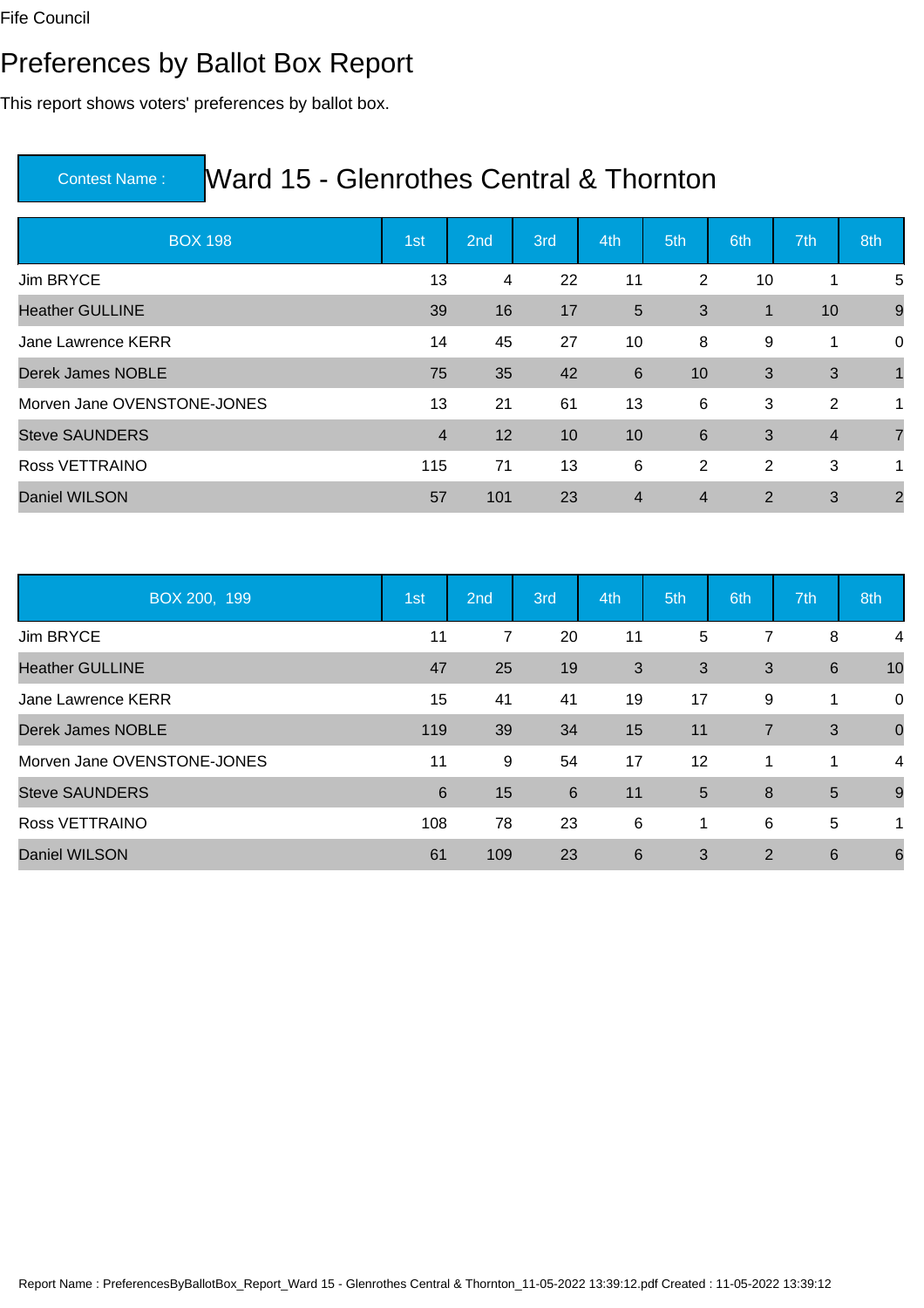### Preferences by Ballot Box Report

This report shows voters' preferences by ballot box.

| <b>BOX 201</b>              | 1st            | 2nd             | 3rd             | 4th            | 5th            | 6th            | 7th            | 8th             |
|-----------------------------|----------------|-----------------|-----------------|----------------|----------------|----------------|----------------|-----------------|
| Jim BRYCE                   | 4              | 4               | 11              | $\overline{4}$ | 2              | 2              | $\overline{2}$ |                 |
| <b>Heather GULLINE</b>      | 41             | 11              | $5\overline{)}$ | $\mathbf 1$    | $\overline{0}$ | $\overline{0}$ | 3              | $6\phantom{1}6$ |
| Jane Lawrence KERR          | 4              | 26              | 19              | 5              | $\overline{4}$ | 5              | 0              | 0               |
| <b>Derek James NOBLE</b>    | 67             | 22              | 15              | $5\phantom{1}$ | 3              | 2              | 3              | $\overline{0}$  |
| Morven Jane OVENSTONE-JONES | $\overline{7}$ | $\overline{7}$  | 24              | 6              | 2              | 0              | 1              | 1               |
| <b>Steve SAUNDERS</b>       | 6              | $6\phantom{1}6$ | 3               | $5\phantom{1}$ | $\overline{4}$ | 3              | $\overline{1}$ | $\overline{2}$  |
| Ross VETTRAINO              | 87             | 23              | 5               | $\mathbf{1}$   | $\mathbf{1}$   | $\mathbf 0$    | 2              | 0               |
| <b>Daniel WILSON</b>        | 13             | 83              | $5\phantom{1}$  | $\mathbf 1$    | 1              | $\mathbf 0$    | $\mathbf 0$    | $\overline{2}$  |

| <b>BOX 202</b>              | 1st | 2nd | 3rd            | 4th            | 5th            | 6th          | 7th            | 8th             |
|-----------------------------|-----|-----|----------------|----------------|----------------|--------------|----------------|-----------------|
| Jim BRYCE                   | 8   | 5   | 10             | 8              | 4              | 3            | $\overline{2}$ | 0               |
| <b>Heather GULLINE</b>      | 37  | 18  | 6              | $\mathbf{1}$   | $\overline{0}$ | $\mathbf{1}$ | $5\phantom{1}$ | $6\phantom{1}6$ |
| Jane Lawrence KERR          | 11  | 16  | 17             | 7              | 6              | 5            | $\overline{2}$ | 1               |
| Derek James NOBLE           | 61  | 27  | 19             | $\overline{7}$ | 6              | 3            | 2              | $\overline{0}$  |
| Morven Jane OVENSTONE-JONES | 11  | 9   | 31             | 11             | 2              | 2            | 0              | 0               |
| <b>Steve SAUNDERS</b>       | 3   | 6   | $\overline{4}$ | 6              | 3              | 2            | 2              | $6\phantom{1}6$ |
| Ross VETTRAINO              | 91  | 38  | 8              | $\mathbf 0$    | 1              | 0            | 1              | 2               |
| Daniel WILSON               | 26  | 80  | 14             | 3              | $\mathbf 0$    | $\mathbf 1$  | $\overline{2}$ |                 |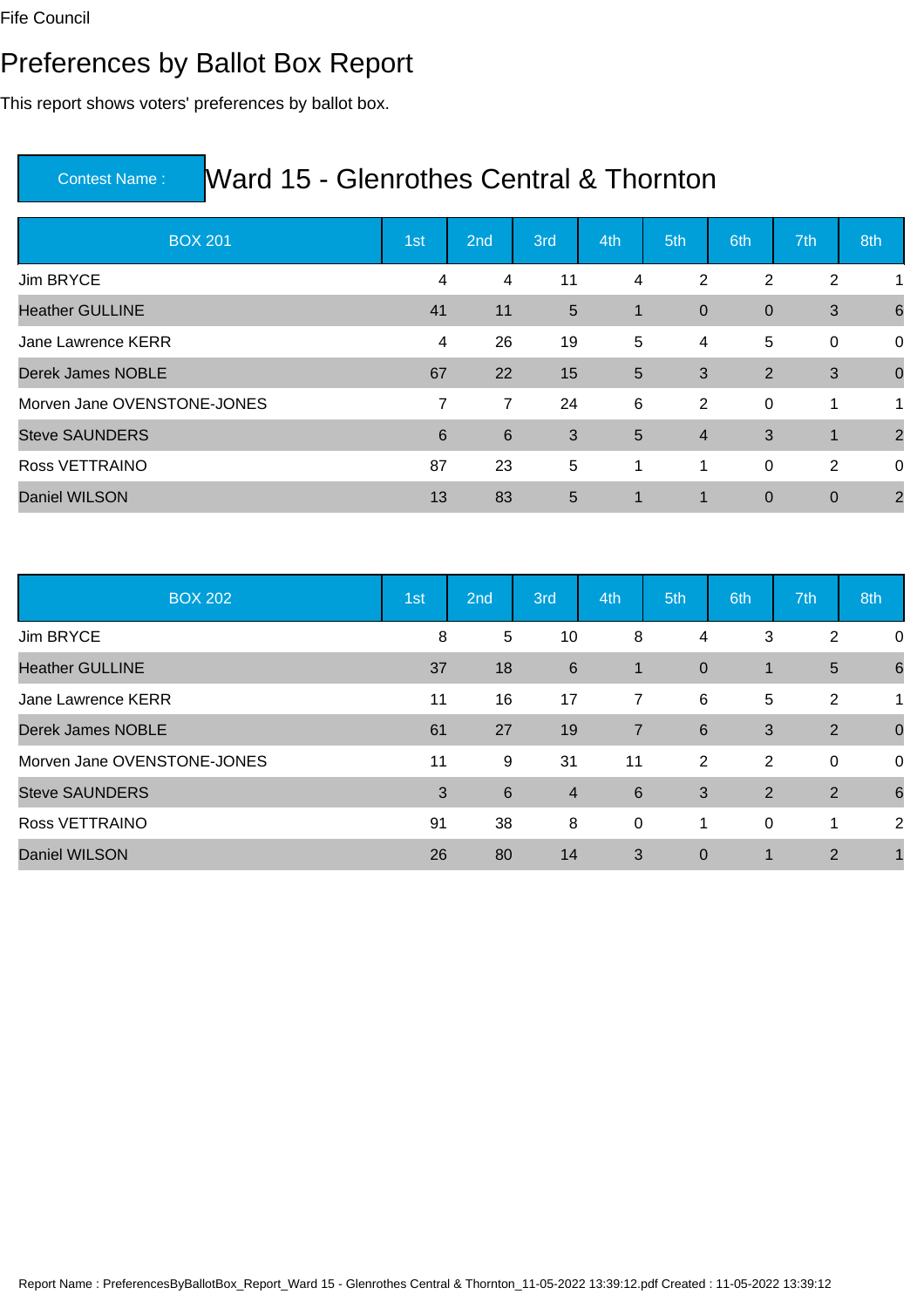### Preferences by Ballot Box Report

This report shows voters' preferences by ballot box.

| PV015 097                   | 1st         | 2nd | 3rd | 4th            | 5th            | 6th            | 7th | 8th              |
|-----------------------------|-------------|-----|-----|----------------|----------------|----------------|-----|------------------|
| Jim BRYCE                   | 9           | 5   | 24  | 11             | 14             | 8              | 11  | 8                |
| <b>Heather GULLINE</b>      | 58          | 34  | 19  | $\overline{7}$ | $\mathbf{1}$   | 8              | 13  | 16               |
| Jane Lawrence KERR          | 17          | 55  | 42  | 14             | 17             | 13             | 4   | 0                |
| Derek James NOBLE           | 135         | 45  | 59  | 19             | 6              | $\overline{4}$ | 5   | 6                |
| Morven Jane OVENSTONE-JONES | 21          | 17  | 61  | 13             | 11             | 10             | 3   | $\mathbf 1$      |
| <b>Steve SAUNDERS</b>       | $\mathbf 1$ | 9   | 35  | 19             | 14             | 8              | 5   | 13               |
| Ross VETTRAINO              | 152         | 75  | 17  | 1              | 3              | 5              | 8   | 2                |
| <b>Daniel WILSON</b>        | 61          | 129 | 28  | 9              | $\overline{2}$ | $\overline{2}$ | 6   | $\boldsymbol{8}$ |

| PV015 098                   | 1st | 2nd | 3rd | 4th            | 5th            | 6th            | 7th | 8th            |
|-----------------------------|-----|-----|-----|----------------|----------------|----------------|-----|----------------|
| Jim BRYCE                   | 11  | 12  | 25  | 14             | 11             | 10             | 8   | 9              |
| <b>Heather GULLINE</b>      | 61  | 30  | 11  | $\overline{2}$ | $\overline{7}$ | $\,6$          | 6   | 25             |
| Jane Lawrence KERR          | 8   | 58  | 48  | 12             | 13             | 16             | 8   | $\overline{2}$ |
| Derek James NOBLE           | 148 | 41  | 54  | 12             | $5\phantom{1}$ | 8              | 6   | $\mathbf{3}$   |
| Morven Jane OVENSTONE-JONES | 10  | 21  | 76  | 14             | 8              | 10             | 9   | 4              |
| <b>Steve SAUNDERS</b>       | 8   | 10  | 26  | 19             | 12             | $6\phantom{1}$ | 14  | $\overline{7}$ |
| Ross VETTRAINO              | 140 | 91  | 11  | 6              | 3              | 2              | 3   | 6              |
| Daniel WILSON               | 79  | 119 | 25  | $\overline{4}$ | $\overline{4}$ | 2              | 5   | $\overline{3}$ |